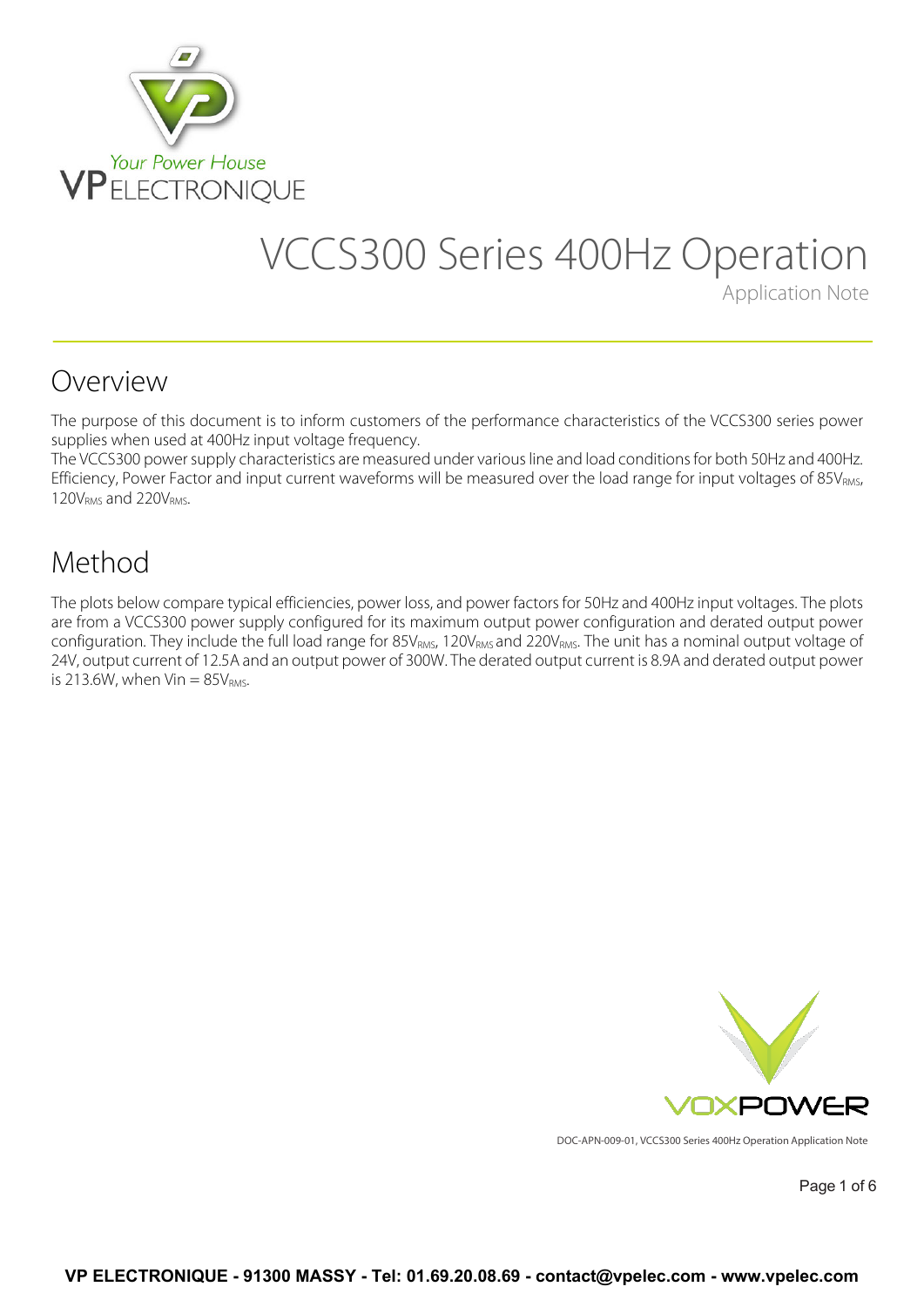

DOC-APN-009-01, VCCS300 Series 400Hz Operation Application Note

Page 2 of 6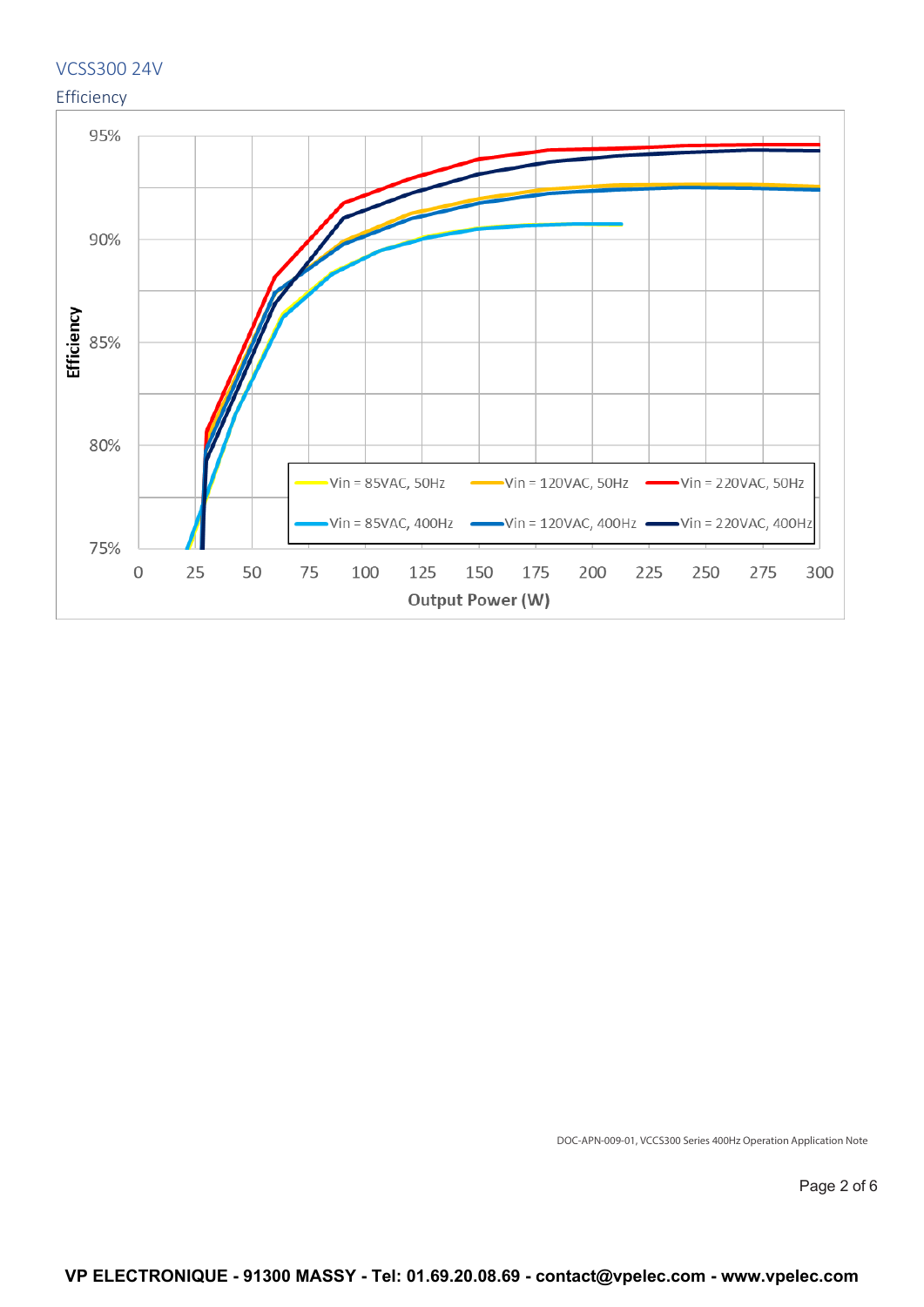

DOC-APN-009-01, VCCS300 Series 400Hz Operation Application Note

Page 3 of 6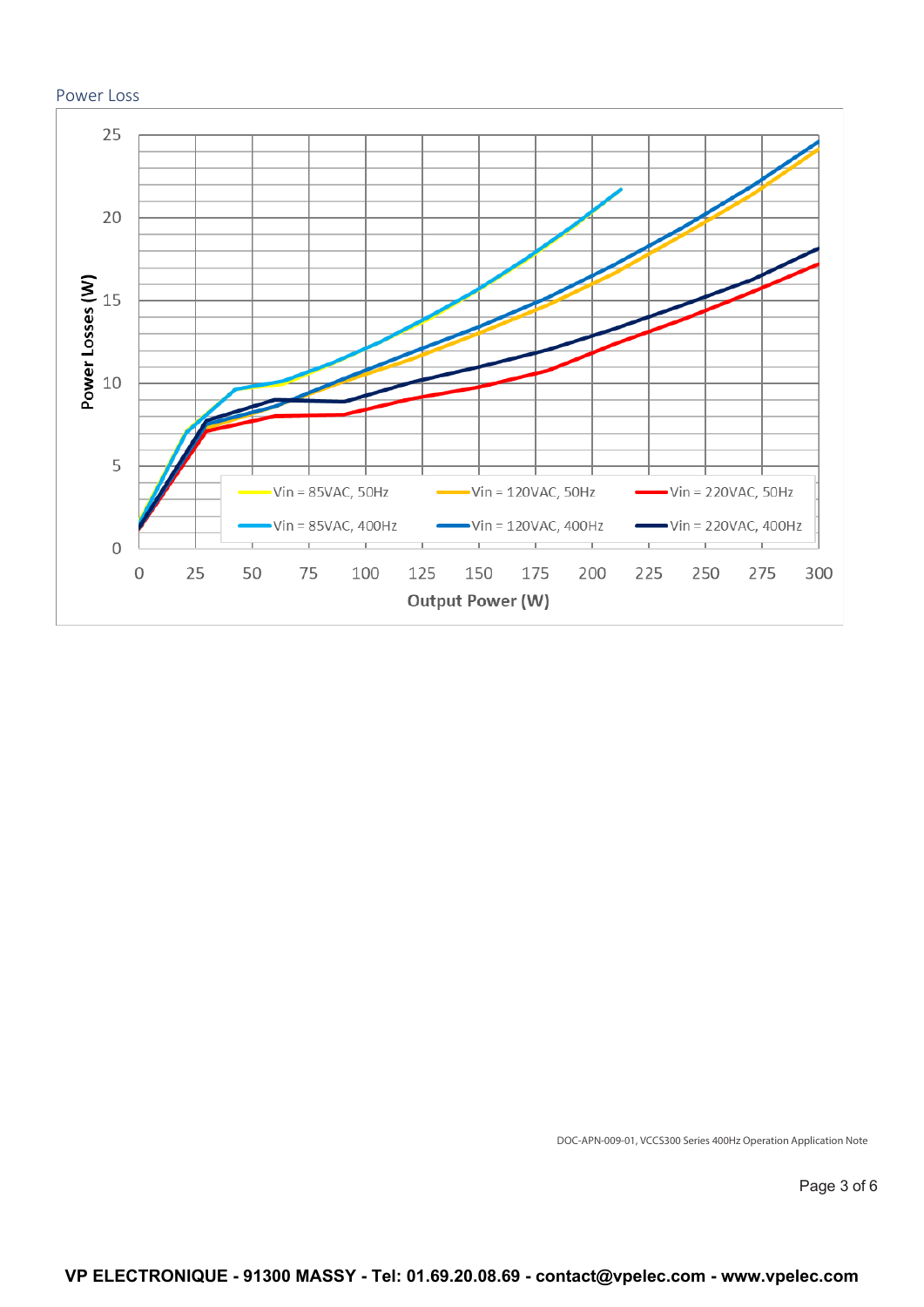#### Power Factor



DOC-APN-009-01, VCCS300 Series 400Hz Operation Application Note

Page 4 of 6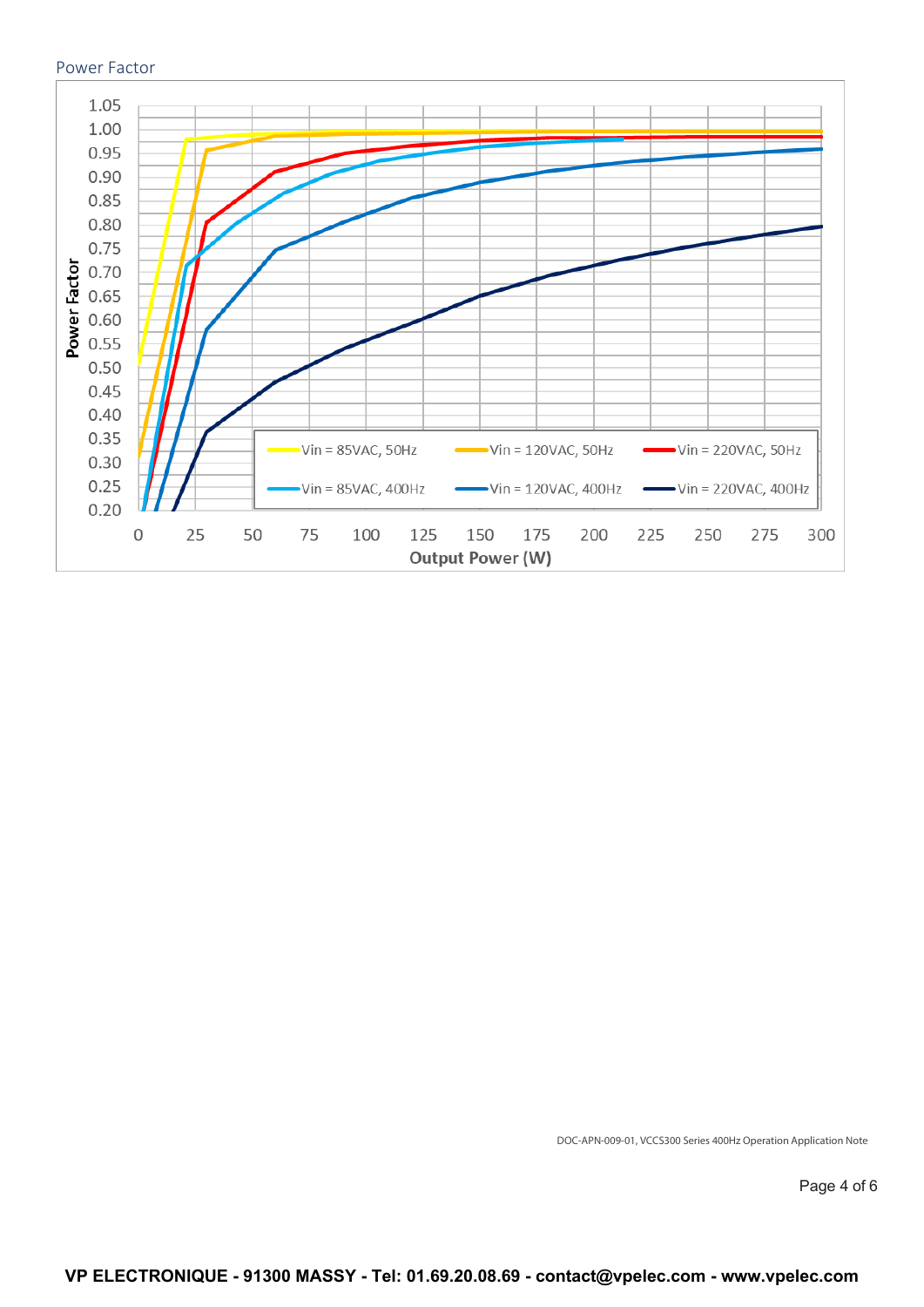# Waveforms

In the graphs below channel 1 (2A/division) in yellow is the input current waveform and channel 2 in pink is the input voltage waveform. For 50Hz the time is 10ms/division and for 400Hz it is 1ms/division.



DOC-APN-009-01, VCCS300 Series 400Hz Operation Application Note

Page 5 of 6